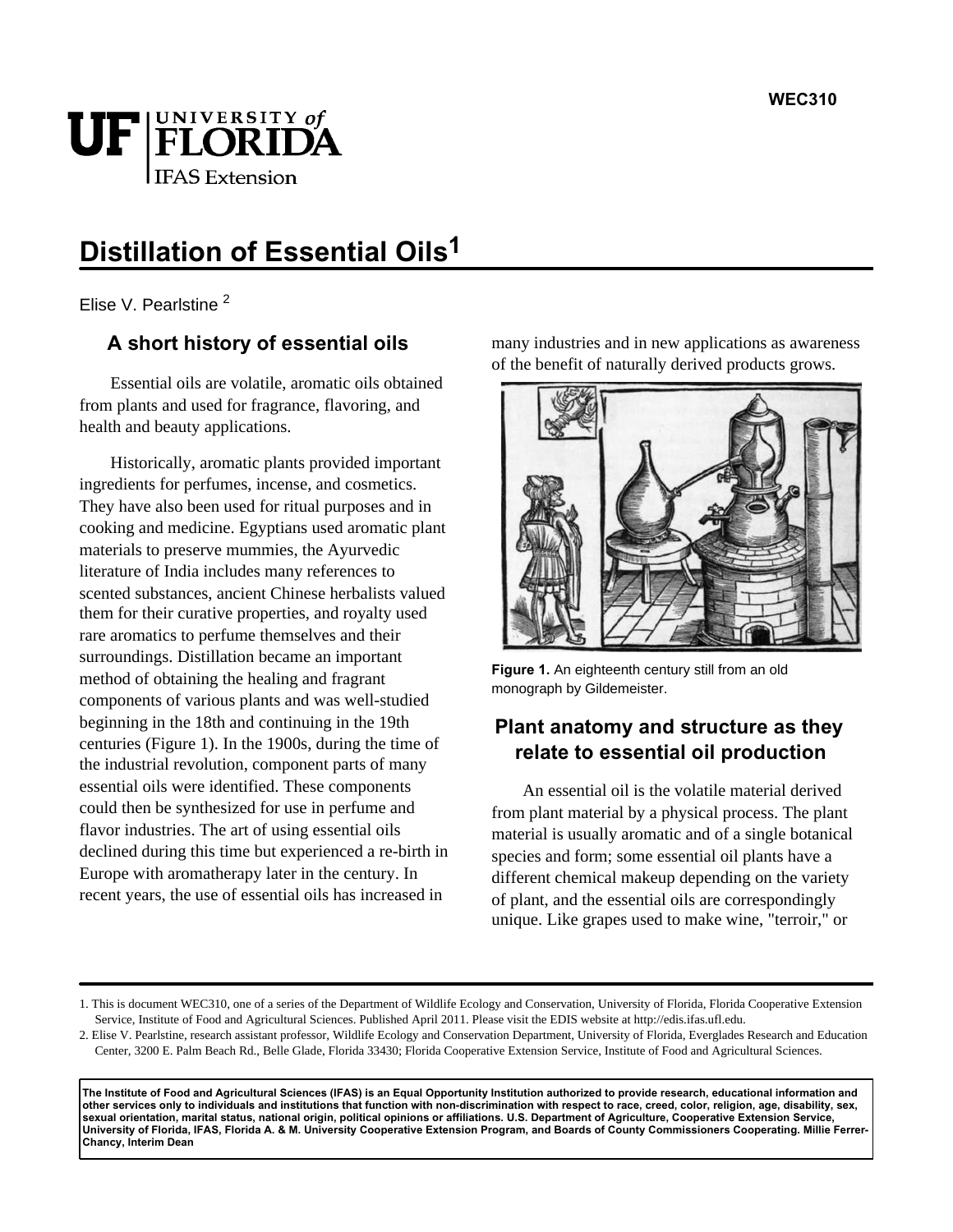the location, soil, climate and weather where the plant is grown, will affect its aromatic properties. The usual method of obtaining essential oils from a plant is through distillation or expression. Distillation is the most common method and may be water distillation, steam distillation or distillation using a combination of water and steam. Expression is the pressing of oil from a plant part: citrus oils are generally obtained from expression of the peels.

All varieties of plants are used, including grasses, annuals, flowers, trees, herbs, shrubs, and mosses. All parts of the plant are used, including bark, leaves, stems, seeds, fruits, blossoms, even roots and rhizomes. Essential oils tend to be derived from volatile oils that the plant produces; these are often terpenes, aldehydes, and oxygenated compounds such as alcohols. Essential oils are more than just the familiar lavender; sources list more than 300 different essential oils and by-products (roberttisserand.com/essential-oils, Rose 1999 and Lawless 1995).

 Oil may be in youngest leaves or twigs—new twigs and leaves of citrus trees contain petitgrain, and patchouli oil comes from the young twigs and leaves of the patchouli shrub—and production of essential oil in the plant often coincides with the period of most active growth. Flowers may be used as a source—lavender essential oil comes from the flowering tops of the plants (Figure 2). In many plants, the wood is used and essential oils can be gained from distillation of chipped wood. Tall grasses like lemongrass and palmarosa, or the roots of vetiver grass all contain essential oils often used in perfumery.



**Figure 2.** Lavender field in Jersey, England.

Some plants yield different oils depending on the part distilled. For example, orange essential oil comes from the peel of the orange fruit and is an inexpensive byproduct of the orange juice industry, while neroli (orange blossom) essential oil is much more valuable and comes from distillation of the flowers of the bitter orange tree. Seeds such as clove, coriander, and black pepper may be shipped to a distillery and stored for distillation at any time of the year. Many woody essential oils come from mature trees and may involve destruction of the tree itself. Sandalwood essential oil comes from the roots and heartwood of a small parasitic tree that must be over 30 years old before oil can be produced. Mysore

sandalwood is grown in India, and these trees are now endangered. Rosewood comes from a rainforest tree and is obtained from the distillation of wood chips. Rosewood trees are being over-exploited in the Brazilian rainforest and are a non-sustainable source of wood and essential oils.

There are a number of potential reasons for a plant to produce essential oils, including for their anti-viral, anti-fungal or bactericidal properties. Lemongrass, for example, may have some effect in controlling a variety of bacteria and molds (Figure 3). Aromatic compounds within a plant may also act to attract or repulse certain insects and animals. Some attract insects that will visit the plants and collect pollen on their bodies and then deposit that pollen on the next plant they visit, pollinating it.

## **History of distillation and essential oil production**

Distillation of plants has a long and varied history that includes distillation of alcoholic spirits as well as essential oils. While the product may be different, the process is similar. Egypt, Persia, and India are some countries where distillation was first carried out. It is likely that the first distillations of aromatic compounds were intended to produce distilled waters or hydrosols, and the essential oils floating on top may have been discarded. Turpentine, distilled from pine trees, was one of the first essential oils to be distilled along with juniper, rosemary, and lavender. These distillations likely occurred during the 1500s and were followed by a growth in distillation through the seventeenth and eighteenth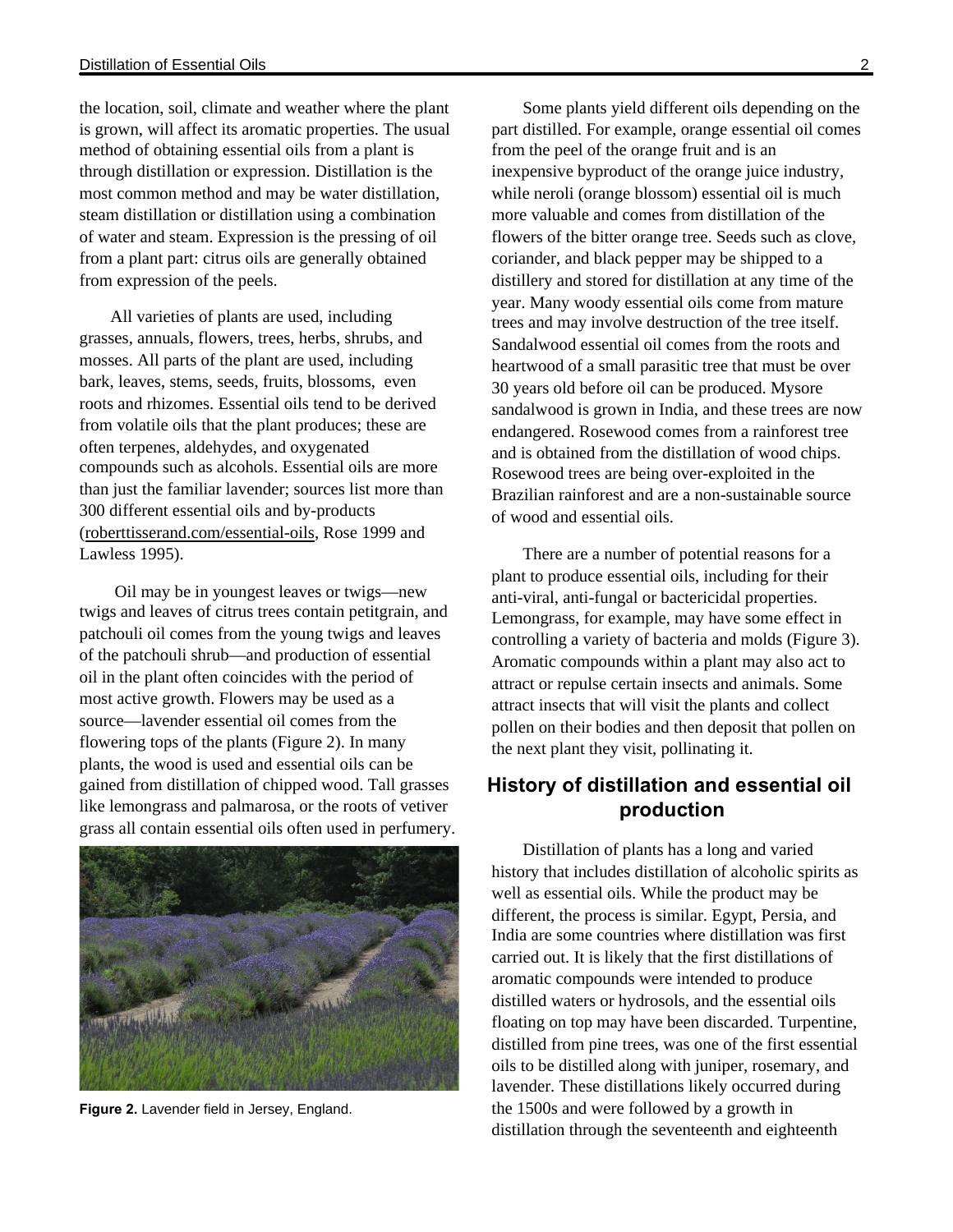

**Figure 3.** Lemongrass plants.

centuries that primarily involved pharmacists. These apothecaries perfected methods of distillation and studied the nature of essential oils. Later, in the nineteenth century, essential oils were widely used as medicines but gradually became almost more important in perfumes. They also become important ingredients in beverages and foods as flavorings. In the United States, turpentine was the most important and first distilled essential oil, in part due to the enormous areas of pine forests and the need for the product. Other early essential oils included sassafras, wormseed, and wintergreen. Peppermint was produced in large quantities by the 1800s; large-scale production continues, and much is sold for toothpaste. With the advent of chemical production of fragrance and flavor chemicals, essential oils decreased in importance. Recent interest in aromatherapy, natural products, and natural perfumery has led to increased production and interest in these botanical products.

### **Basics of essential oil distillation**

The essential oils within a plant are generally not soluble in water, which means they will float on top of an aqueous (watery) solution. However, they can be carried away from plant material by means of steam

applied in a closed container. The steam can then be condensed using cool water, collected in a container and the essential oils separated out as they float on top of water produced by the steam. The water thus left behind is often aromatic because it contains water-soluble fragrant chemicals from the plant. This water is called a hydrosol, but may also be referred to as a hydrolat, herbal distillate, or floral water, the most familiar of which are rosewater and orange flower water.

A basic still consists of three main parts—the boiler, the condenser, and the collector (Figures 4 and 5). The boiler provides heat to the water in which the plant material is placed (water distillation), or the boiler may produce steam that is directed through the plant material, which is placed in a container above the water (steam distillation). In some stills, the steam is generated elsewhere and pumped through the container with the plant material. Some plant materials require water distillations; for example, rose petals will clump when exposed to steam and must be immersed in water where they can move about freely. Other materials work well when packed into a space above boiling water to allow the steam to pass through. Many of the best distillations are carried out slowly over low temperatures. Distillation ceases when aromatic compounds are not detected in the outflow from the still. It is important to maintain a strict control on temperature in order that the botanical material is not burnt, especially in water distillation where the water may run dry.



**Figure 4.** Illustration of still components.